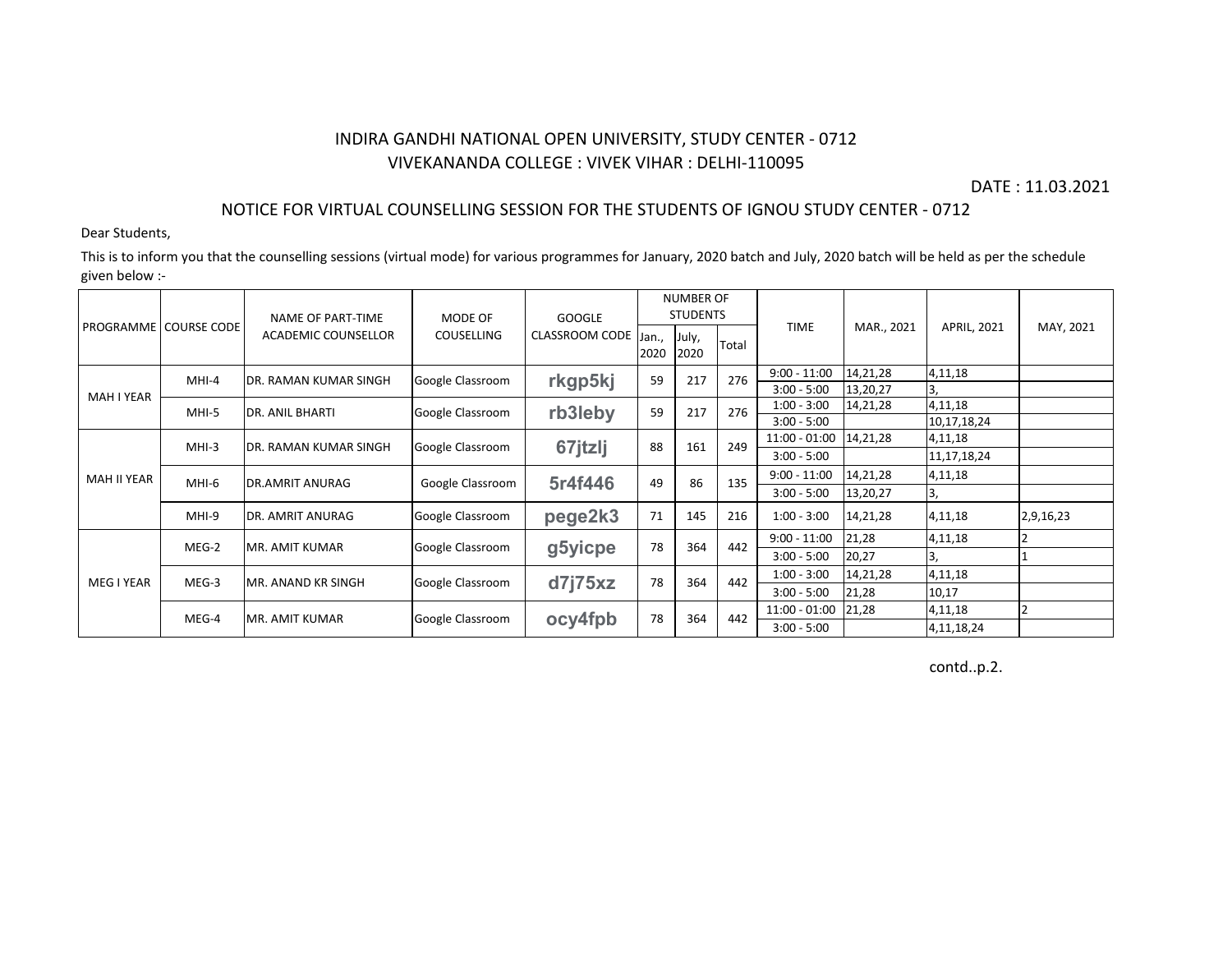Page…2.

|                   | <b>PROGRAMME COURSE CODE</b> | NAME OF PART-TIME<br><b>ACADEMIC COUNSELLOR</b> | MODE OF<br>COUSELLING | <b>GOOGLE</b><br>CLASSROOM CODE | <b>NUMBER OF</b><br><b>STUDENTS</b> |               |       |                                |                           |                           |                |
|-------------------|------------------------------|-------------------------------------------------|-----------------------|---------------------------------|-------------------------------------|---------------|-------|--------------------------------|---------------------------|---------------------------|----------------|
|                   |                              |                                                 |                       |                                 | Jan.,<br>2020                       | July,<br>2020 | Total | <b>TIME</b>                    | MAR., 2021                | APRIL, 2021               | MAY, 2021      |
|                   | MEG-6                        | <b>MR. AMIT KUMAR</b>                           | Google Classroom      | yxibzn4                         | 36                                  | 56            | 92    | $3:00 - 5:00$                  | 21,28                     | 10,17                     | 2,8,9,15,16,22 |
|                   | MEG-7                        | <b>MR. ANAND KR SINGH</b>                       | Google Classroom      | b7pzqg4                         | 110                                 | 203           | 313   | $3:00 - 5:00$                  | 13,14                     | 11,18,24                  | 1,2,8,9,15     |
| MEG II YEAR       | $MEG-10$                     | MR. DINESH PANWAR                               | Google Classroom      | im3mvr7                         | 67                                  | 114           | 181   | $9:00 - 11:00$                 | 14,21,28                  | 4,11,18                   | 2,9,16,23      |
|                   | $MEG-11$                     | MR. ANAND KR SINGH                              | Google Classroom      | cyyk44p                         | 66                                  | 99            | 165   | $11:00 - 01:00$                | 14,21,28                  | 4,11,18                   |                |
|                   |                              |                                                 |                       |                                 |                                     |               |       | $3:00 - 5:00$                  | 20,27                     | 3,4                       |                |
|                   | MEG-14                       | MR. DINESH PANWAR                               | Google Classroom      | 3we7uhz                         | 37                                  | 79            | 116   | $1:00 - 3:00$                  | 14,21,28                  | 4,11,18                   | 2,9,16,23      |
| MHD I YEAR        | MHD-04                       | MR. AVADESH KUMAR                               | Google Classroom      | gsy5ilu                         | 57                                  | 111           | 168   | $3:00 - 5:00$                  | 13, 14, 20, 21, 27<br>,28 | 3,4,10,11                 |                |
|                   | MHD-14                       | DR.AISHWARYA                                    | Google Classroom      | zmwb6fa                         | $\overline{7}$                      | 26            | 33    | $9:00 - 11:00$                 | 14,21,28                  | 4,11                      |                |
|                   | MHD-16                       | <b>DR. HEMANSHI SRIVASTAVA</b>                  | Google Classroom      | 6j3ufsi                         | $\overline{7}$                      | 26            | 33    | $1:00 - 3:00$                  | 14,21,28                  | 4,11                      |                |
|                   | <b>MHD-18</b>                | <b>DR. NAND KISHOR</b>                          | Google Classroom      | lqpga5e                         | $\overline{7}$                      | 9             | 16    | $11:00 - 01:00$                | 14,21,28                  | 4,11                      |                |
|                   | <b>MHD-19</b>                | <b>DR. NAND KISHOR</b>                          | Google Classroom      | pdwnwzc                         | $\overline{7}$                      | 9             | 16    | $3:00 - 5:00$                  | 14,21,28                  | 4,11                      |                |
|                   | <b>MHD-20</b>                | <b>DR. NAND KISHOR</b>                          | Google Classroom      | khyu7ag                         | $\overline{7}$                      | 9             | 16    | $3:00 - 5:00$                  | 13,20,27                  | 3,10                      |                |
|                   | MPA-011                      | Dr. MANISH KUMAR                                | Google Classroom      | xyoky56                         | 15                                  | 122           | 137   | $9:00 - 11:00$                 | 14,21,28                  | 4,11,18                   |                |
| <b>MPA I YEAR</b> |                              |                                                 |                       |                                 |                                     |               |       | $3:00 - 5:00$                  | 13,20,27                  |                           |                |
|                   | MPA-012                      | Dr. MANISH KUMAR                                | Google Classroom      | 4mqbdfj                         | 15                                  | 122           | 137   | $11:00 - 01:00$                | 14,21,28                  | 4,11,18                   |                |
|                   |                              |                                                 |                       |                                 |                                     |               |       | $3:00 - 5:00$                  |                           | 10,17,18,24               |                |
| MPA II YEAR       | <b>MPA-015</b>               | Dr. SHYAM SUNDAR PRASAD                         | Google Classroom      | izuhz5y                         | 27                                  | 41            | 68    | $11:00 - 01:00$                | 14,21,28                  | 4,11,18                   |                |
|                   |                              |                                                 |                       |                                 |                                     |               |       | $3:00 - 5:00$                  | 14,21,28                  |                           |                |
|                   | MPA-016                      | Dr. SHYAM SUNDAR PRASAD                         | Google Classroom      | qvzh2d3                         | 27                                  | 41            | 68    | $1:00 - 3:00$<br>$3:00 - 5:00$ | 14,21,28                  | 4,11,18<br>11, 17, 18, 24 |                |
|                   | MPA-017                      | <b>DR. MANOJ KUMAR</b>                          | Google Classroom      | uuzc23b                         | 18                                  | 34            | 52    | $9:00 - 11:00$                 | 14,21,28                  | 4,11                      |                |
|                   | MPA-018                      | <b>DR. MANOJ KUMAR</b>                          | Google Classroom      | jullhmm                         | 18                                  | 34            | 52    | $3:00 - 5:00$                  | 13,20,27                  | 3,10                      |                |

contd..p.3.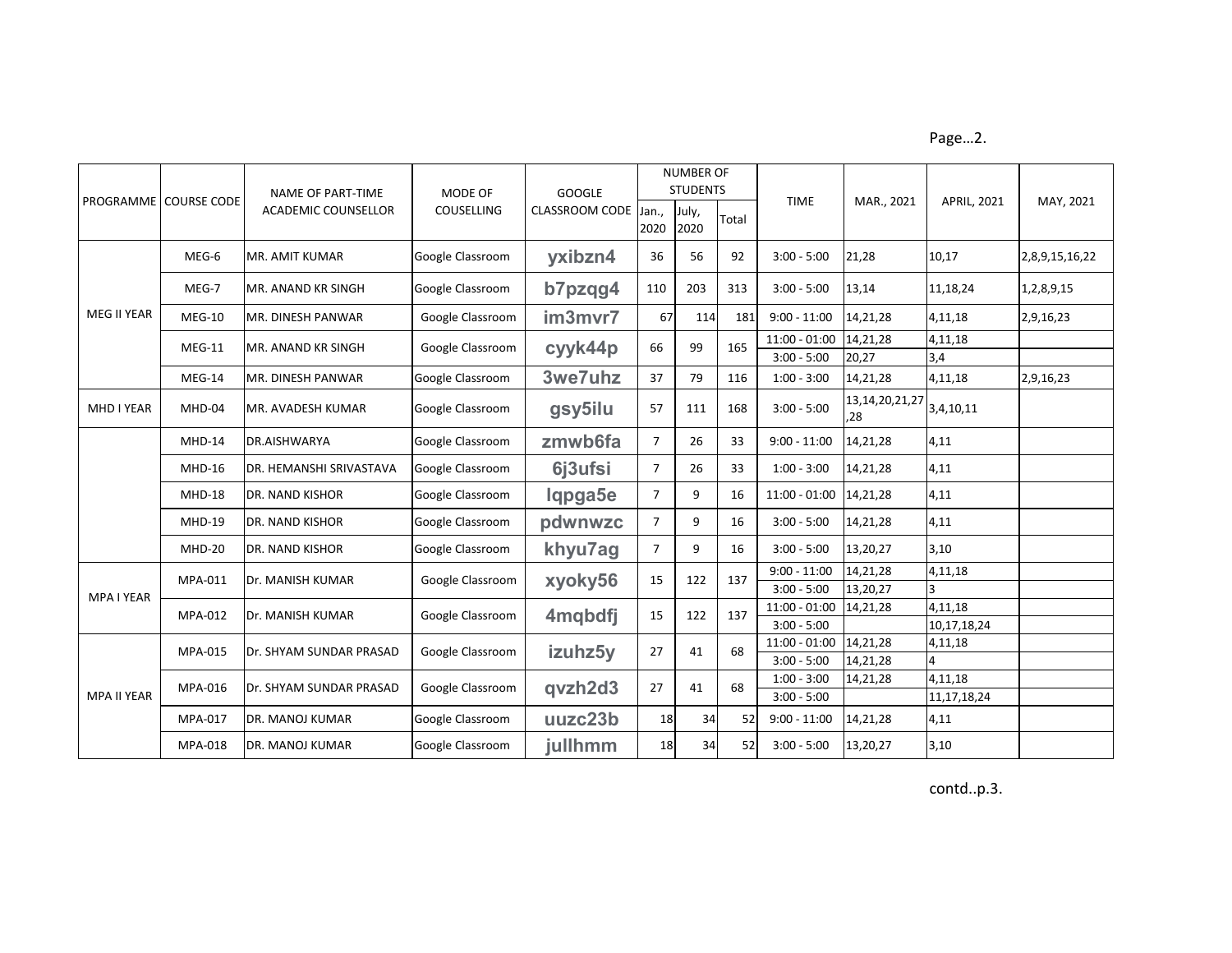#### Page…3.

|               | <b>PROGRAMME COURSE CODE</b> | NAME OF PART-TIME<br>ACADEMIC COUNSELLOR | MODE OF<br><b>COUSELLING</b> | <b>GOOGLE</b><br><b>CLASSROOM CODE</b> | <b>NUMBER OF</b><br><b>STUDENTS</b> |               |       |                 |            |                    |           |
|---------------|------------------------------|------------------------------------------|------------------------------|----------------------------------------|-------------------------------------|---------------|-------|-----------------|------------|--------------------|-----------|
|               |                              |                                          |                              |                                        | Jan.,<br>2020                       | July,<br>2020 | Total | <b>TIME</b>     | MAR., 2021 | <b>APRIL, 2021</b> | MAY, 2021 |
| MSO II YEAR   | <b>MSOE-003</b>              | <b>IMS. TIRTHAJANI PANDA</b>             | Google Classroom             | uwzjrlt                                | 76                                  | 172           | 248   | $9:00 - 11:00$  | 14,21,28   | 4,11,18            |           |
|               |                              |                                          |                              |                                        |                                     |               |       | $3:00 - 5:00$   | 13,20,27   |                    |           |
|               | <b>MSOE-004</b>              | <b>MS. TIRTHAJANI PANDA</b>              | Google Classroom             | finikgr                                | 70                                  | 176           | 246   | $11:00 - 01:00$ | 14,21,28   | 4,11,18            |           |
|               |                              |                                          |                              |                                        |                                     |               |       | $3:00 - 5:00$   | 14,21,28   | 10                 |           |
|               | MPA-016                      | <b>IDr. SHYAM SUNDAR PRASAD</b>          | Google Classroom             | qvzh2d3                                | 21                                  | 66            | 87    | $1:00 - 3:00$   | 14,21,28   | 4,11,18            |           |
|               |                              |                                          |                              |                                        |                                     |               |       | $3:00 - 5:00$   |            | 11, 17, 18, 24     |           |
| PGDT (1 Year) | PGDT <sub>1</sub>            | Dr.ARCHANA                               | Google Classroom             | 5bttzb7                                | 25                                  | 112           | 137   | $9:00 - 11:00$  | 14,21,28   | 4,11,18            |           |
|               |                              |                                          |                              |                                        |                                     |               |       | $3:00 - 5:00$   | 20,27      |                    |           |
|               | PGDT <sub>2</sub>            | Dr.ARCHANA                               | Google Classroom             | msnyfmz                                | 25                                  | 112           | 137   | $1:00 - 3:00$   | 14,21,28   | 4,11,18            |           |
|               |                              |                                          |                              |                                        |                                     |               |       | $3:00 - 5:00$   |            | 3,10               |           |
|               | PGDT 3                       | Dr.ARCHANA                               | Google Classroom             | eggyzty                                | 25                                  | 112           | 137   | $3:00 - 5:00$   | 14,21,28   | 4, 11, 17, 18, 24  |           |

You are required to attend your counselling at the scheduled date and time. Please get in touch with your counsellor at the earliest. The Study Center shall be sharing your e-mail ID with the concerned counsellor for the purpose of getting connected on google classroom.

# Subject Name :-<br>MHI-4 Pol

- MHI-4 Political Structures in India<br>MHI-5 History of Indian Economy
- MHI-5 History of Indian Economy<br>MHI-3 Historiography
- MHI-3 Historiography<br>MHI-6 Evolution of Soo
- MHI-6 Evolution of Social Structures in India through the Ages<br>MHI-9 Indian National Movement
- MHI-9 Indian National Movement<br>MEG-2 British Drama
- MEG-2 British Drama<br>MEG-3 British Novel
- **British Novel**
- MEG-4 Aspects of Language<br>MEG-6 American Literature
- MEG-6 American Literature<br>MEG-7 Indian English Literat
- Indian English Literature
- MEG-10 English Studies in India
- MEG-11 American Novel
- MEG-14 Contemporary Indian Literature in English Translation

contd..p.4.